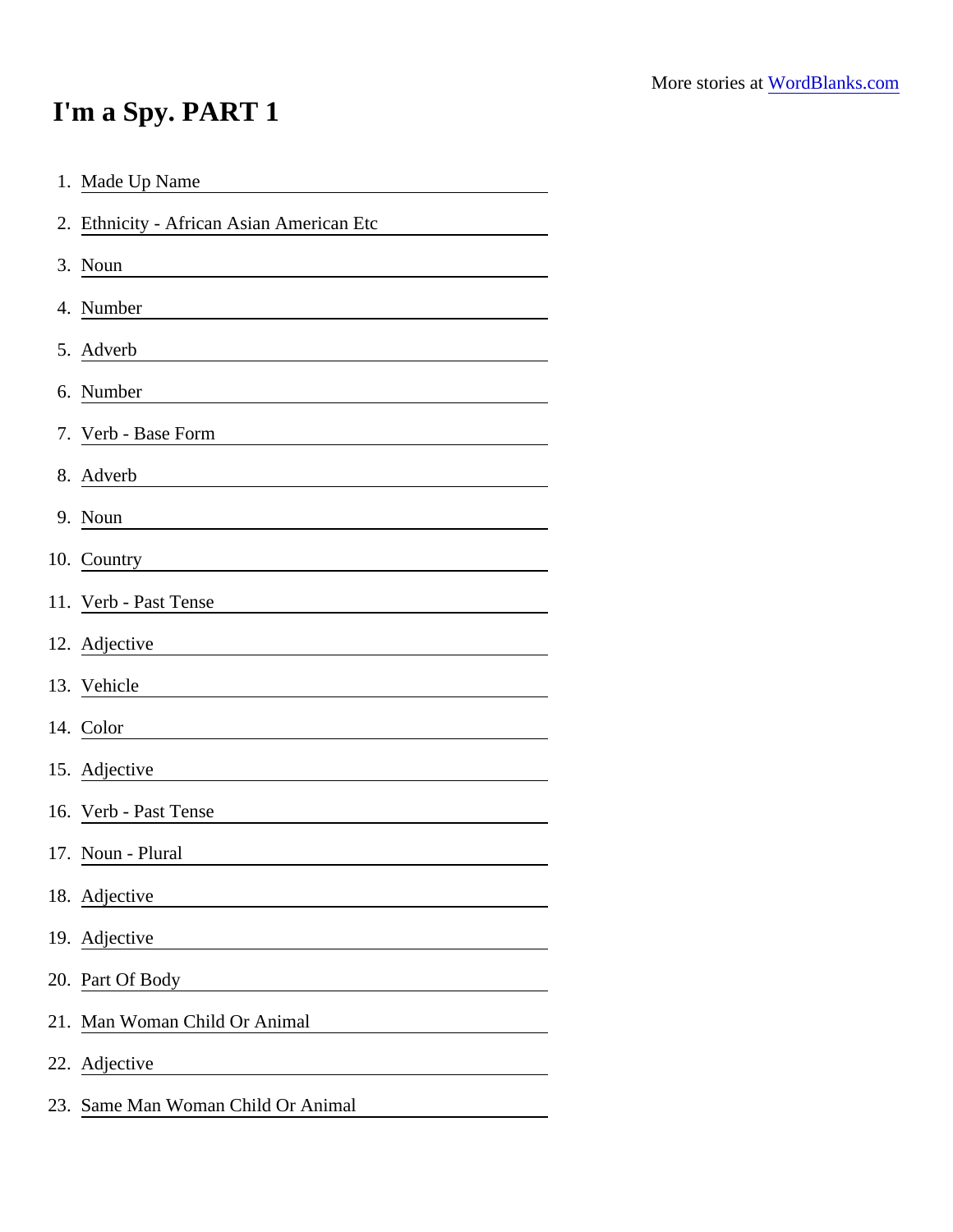- 24. Liquid
- 25. Verb Past Tense 26. Number
- 27. Number
- 28. Part Of Body Plural
- 29. Verb Past Tense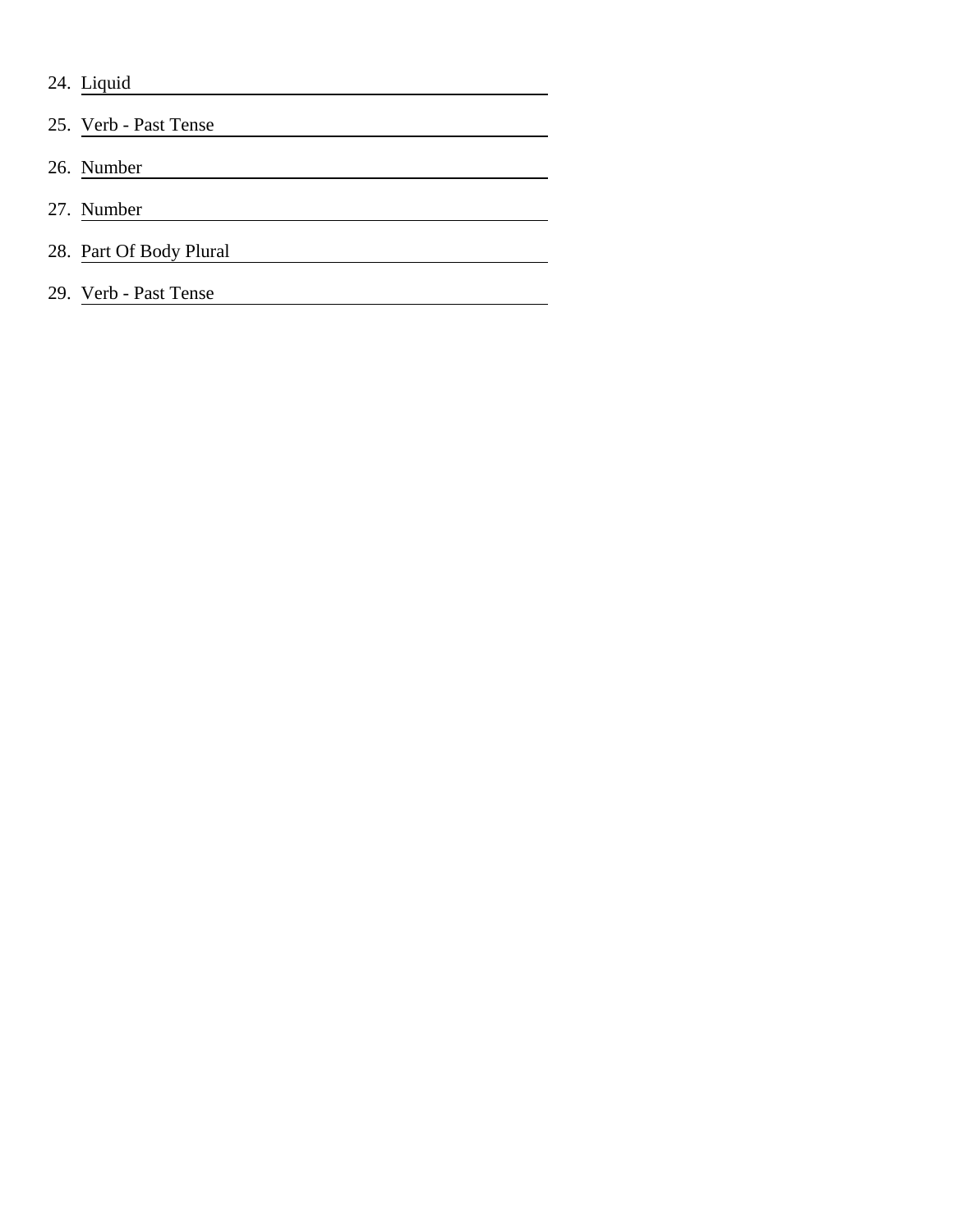## **I'm a Spy. PART 1**

|                                      | my <u>Noum</u> has sent me to the Americas before. I noticed <u>Number</u> hings about the Americas.        |  |  |  |
|--------------------------------------|-------------------------------------------------------------------------------------------------------------|--|--|--|
|                                      |                                                                                                             |  |  |  |
|                                      | Verb - Base Form even my tricks and plans.                                                                  |  |  |  |
|                                      | Adverb ___, I managed to smuggle the ______ Noun _______ I needed from the Americas. Now the SISMI has sent |  |  |  |
| me to a desert. Not just any desert. |                                                                                                             |  |  |  |
| The country Desert.                  |                                                                                                             |  |  |  |
|                                      | I Verb - Past Tense the brick wall as I slid toward the Adjective building. My private                      |  |  |  |
|                                      | vehicle had landed me half a mile away and now I was running into the airport. I noticed a                  |  |  |  |
|                                      | color blur run past at a <i>Adjective</i> pace. I verb-Past Tense and quickly turned in my                  |  |  |  |
|                                      | passport and <u>some Plural</u> . The passport said my name was Marco Blurario. My disguise.                |  |  |  |
|                                      |                                                                                                             |  |  |  |
|                                      | pretended to be Adjective , and I buried my Part of Body in the pages so that the man                       |  |  |  |
|                                      |                                                                                                             |  |  |  |